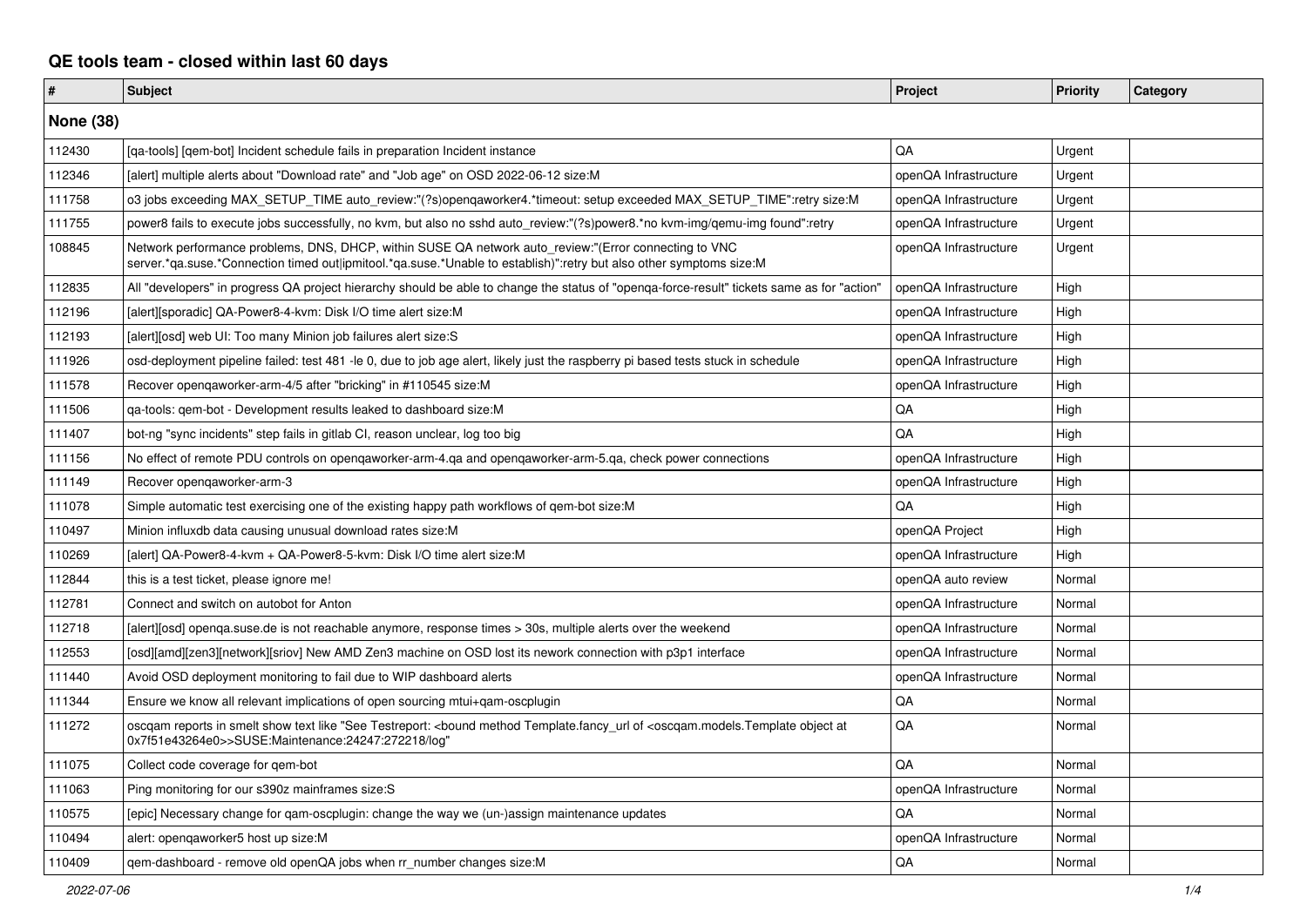| $\vert$ #                  | <b>Subject</b>                                                                                                                                             | <b>Project</b>        | <b>Priority</b> | Category               |
|----------------------------|------------------------------------------------------------------------------------------------------------------------------------------------------------|-----------------------|-----------------|------------------------|
| 110176                     | [spike solution] [timeboxed:10h] Restart hook script in delayed minion job based on exit code size:M                                                       | QA                    | Normal          |                        |
| 109818                     | [epic] qa-maintenance/openQAbot improvements                                                                                                               | QA                    | Normal          |                        |
| 109641                     | [epic] gem-bot improvements                                                                                                                                | QA                    | Normal          |                        |
| 104217                     | Ask eng infra why thruk.suse.de stopped working                                                                                                            | openQA Infrastructure | Normal          |                        |
| 102882                     | [epic] All OSD PPC64LE workers except malbec appear to have horribly broken cache service                                                                  | openQA Infrastructure | Normal          |                        |
| 102266                     | [epic] o3 ran out of disk space                                                                                                                            | openQA Infrastructure | Normal          |                        |
| 111159                     | Check if we can give away our left-over 10G cisco switch                                                                                                   | openQA Infrastructure | Low             |                        |
| 106832                     | Monitor masked units on our infrastructure                                                                                                                 | openQA Infrastructure | Low             |                        |
| 87755                      | [teregen] Replace productdefs by API call size:M                                                                                                           | QA                    | Low             |                        |
| Bugs in existing tests (4) |                                                                                                                                                            |                       |                 |                        |
| 111854                     | Leap 15.4: Please the fix link on openqa.opensuse.org for goldmaster DVD (maintenance)                                                                     | openQA Tests          | Urgent          | Bugs in existing tests |
| 110803                     | [tools] openqa_from_containers: test fails in setup_env size:S                                                                                             | openQA Tests          | High            | Bugs in existing tests |
| 99345                      | [tools][qem] Incomplete test runs on s390x with auto_review:"backend died: Error connecting to VNC server.*s390.*Connection timed<br>out":retry size:M     | openQA Tests          | High            | Bugs in existing tests |
| 111416                     | [tools] Firefox: new screen for total cookie protection                                                                                                    | openQA Tests          | Normal          | Bugs in existing tests |
| <b>Concrete Bugs (23)</b>  |                                                                                                                                                            |                       |                 |                        |
| 112484                     | https://openqa.opensuse.org/tests/?match=:investigate: shows the last match 15 days ago, so horribly broken since then and no<br>investigation jobs size:M | openQA Project        | Urgent          | Concrete Bugs          |
| 112130                     | os-autoinst tests fail due to unexpected warning with perl 5.36                                                                                            | openQA Project        | Urgent          | Concrete Bugs          |
| 111920                     | [sporadic] Flaky test t/ui/10-tests_overview.t size:S                                                                                                      | openQA Project        | Urgent          | Concrete Bugs          |
| 111590                     | [alert] HPC jobs not picked up for multiple days, job age alert triggered                                                                                  | openQA Project        | Urgent          | Concrete Bugs          |
| 110983                     | Wrong signatures auto_review:"Too.*arguments for subroutine":retry                                                                                         | openQA Project        | Urgent          | Concrete Bugs          |
| 112595                     | continous deployment installed old version of openQA due to timeout accessing a repo size:M                                                                | openQA Project        | High            | Concrete Bugs          |
| 112433                     | openQA-inopenQA webui test failing                                                                                                                         | openQA Project        | High            | Concrete Bugs          |
| 112403                     | 18-qemu-options.t fails on Leap 15.4 and Tumbleweed size:M                                                                                                 | openQA Project        | High            | Concrete Bugs          |
| 111542                     | [sporadic] openQA test t/ui/15-comments.t fails in 'heading text' size:M                                                                                   | openQA Project        | High            | Concrete Bugs          |
| 111539                     | [sporadic] audit log comment test addition fails sometimes size:M                                                                                          | openQA Project        | High            | Concrete Bugs          |
| 111152                     | Investigation jobs run because of the lack of automatic takeover size:M                                                                                    | openQA Project        | High            | Concrete Bugs          |
| 110785                     | OSD incident 2022-05-09: Many scheduled jobs not picked up despite idle workers, blocked by one worker instance that should be<br>broken?                  | openQA Project        | High            | Concrete Bugs          |
| 110566                     | [tools] Problem with ISOS Post command from OBS sync                                                                                                       | openQA Project        | High            | Concrete Bugs          |
| 110899                     | Missing audit events for comments                                                                                                                          | openQA Project        | Normal          | Concrete Bugs          |
| 110260                     | o3 logreports - /var/lib/openqa/share/tests/obs/needles is not a git directory size:M                                                                      | openQA Project        | Normal          | Concrete Bugs          |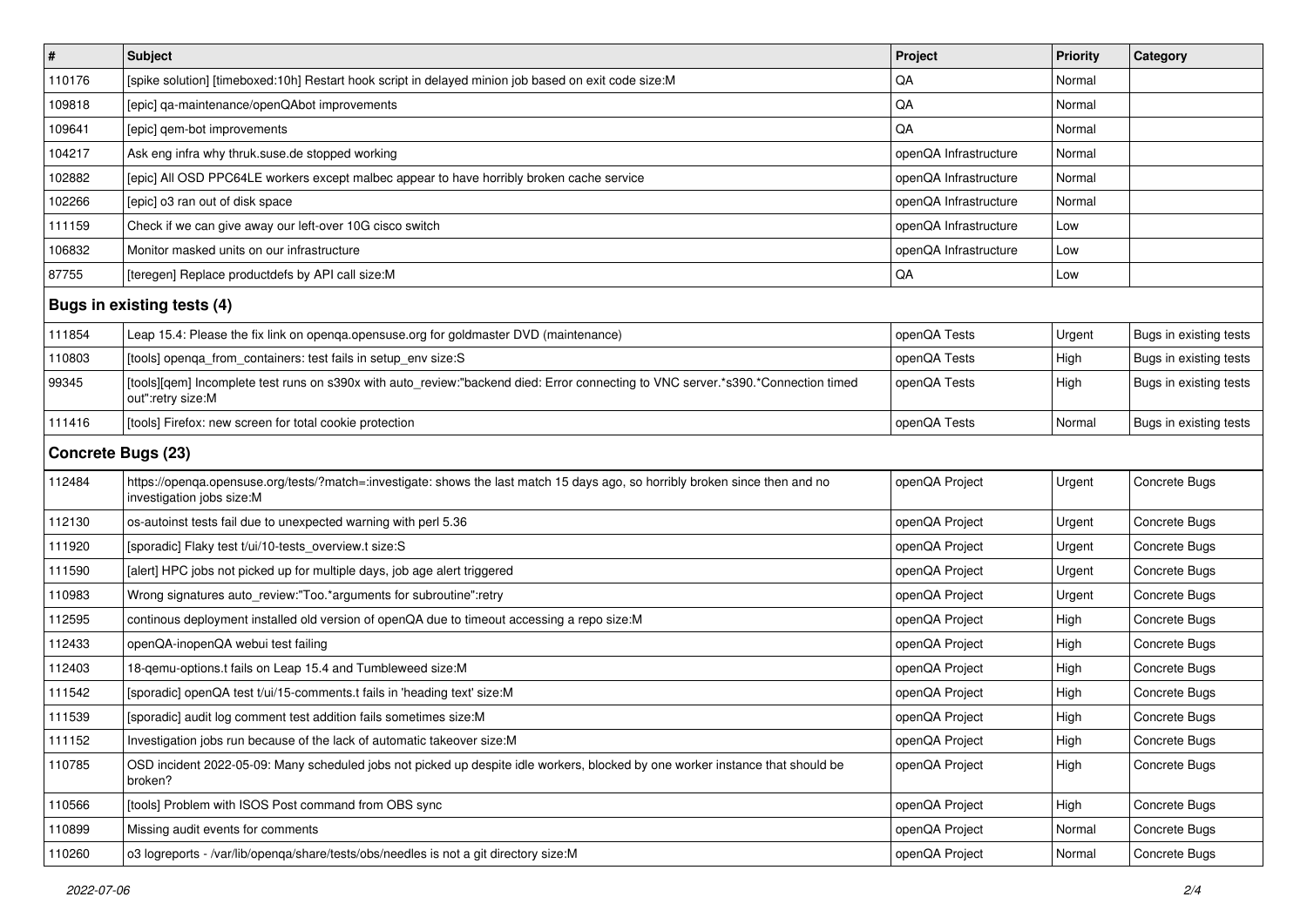| $\sharp$              | <b>Subject</b>                                                                                                                                                                                                                 | Project        | <b>Priority</b> | Category         |
|-----------------------|--------------------------------------------------------------------------------------------------------------------------------------------------------------------------------------------------------------------------------|----------------|-----------------|------------------|
| 110032                | Migration group can not trigger, missing minion jobs? size:M                                                                                                                                                                   | openQA Project | Normal          | Concrete Bugs    |
| 107497                | [qe-tools] openqaworker14 (and openqa15) - developer mode fails size: M                                                                                                                                                        | openQA Project | Normal          | Concrete Bugs    |
| 106759                | Worker xyz has no heartbeat (400 seconds), restarting repeatedly reported on o3 size:M                                                                                                                                         | openQA Project | Normal          | Concrete Bugs    |
| 93141                 | t/18-gemu-options.t fails on Leap 15.2 with coverage enabled                                                                                                                                                                   | openQA Project | Normal          | Concrete Bugs    |
| 91491                 | potential performance regression, failures in os-autoinst t/18-gemu-options.t                                                                                                                                                  | openQA Project | Normal          | Concrete Bugs    |
| 111608                | 27-consoles-vnc.t 'update framebuffer' test fails on s390x (big-endian) auto_review:"(?s)s390x.*Test died: no candidate<br>needle.*'installation'":retry                                                                       | openQA Project | Low             | Concrete Bugs    |
| 111605                | Moving isotovideo version patch from RPM spec to cmake made it not work in tests                                                                                                                                               | openQA Project | Low             | Concrete Bugs    |
| 108091                | Most systemd units should not Want= or Require= network.target (bsc#1196359) size:M                                                                                                                                            | openQA Project | Low             | Concrete Bugs    |
| Feature requests (34) |                                                                                                                                                                                                                                |                |                 |                  |
| 111833                | Allow tests/overview page to handle more than 500 jobs with result filter conditions size: M                                                                                                                                   | openQA Project | Urgent          | Feature requests |
| 111545                | openQA-in-openQA test fails in search due to new Firefox pop-ups. Can Firefox be asked to not create any pop-ups?<br>auto_review:"(?s)openQA/login.pm:6 called testapi::assert_and_click.*match=openqa-login timed out" size:M | openQA Project | Urgent          | Feature requests |
| 111293                | Template button for force result size:M                                                                                                                                                                                        | openQA Project | High            | Feature requests |
| 110629                | openga-label-known-issues: Fallback notification address in openga-label-known-issues if no email address could be parsed from<br>group overview                                                                               | openQA Project | High            | Feature requests |
| 107032                | [timeboxed:20h] [spike] Create integration test of os-autoinst's VNC module with VMWare's VNC-over-websockets size:S                                                                                                           | openQA Project | High            | Feature requests |
| 107026                | Improve existing unit tests for VNC module to increase its test coverage (before doing any actual changes) size: M                                                                                                             | openQA Project | High            | Feature requests |
| 112523                | Make hook scripts restartable with a special exit code                                                                                                                                                                         | openQA Project | Normal          | Feature requests |
| 111028                | Continuous update of o3 webUI                                                                                                                                                                                                  | openQA Project | Normal          | Feature requests |
| 111004                | Timeout of test API functions not enforced if backend gets stuck, e.g. on the VNC socket size: M                                                                                                                               | openQA Project | Normal          | Feature requests |
| 110914                | Extend the group exclude regex from openga-investigate to openga-trigger-bisect-jobs                                                                                                                                           | openQA Project | Normal          | Feature requests |
| 110911                | Do not trigger investigation jobs and notifications on jobs where openQA automatically retries size:M                                                                                                                          | openQA Project | Normal          | Feature requests |
| 110719                | Fold ok clusters by default, unfold if there is any non-ok result                                                                                                                                                              | openQA Project | Normal          | Feature requests |
| 110680                | Overview page shouldn't allow long-running requests without limits size: M                                                                                                                                                     | openQA Project | Normal          | Feature requests |
| 110677                | Investigation page shouldn't involve blocking long-running API routes size:M                                                                                                                                                   | openQA Project | Normal          | Feature requests |
| 110542                | Try to mitigate "VNC typing issues" with disabled key repeat                                                                                                                                                                   | openQA Project | Normal          | Feature requests |
| 110530                | Do NOT call job_done_hooks if requested by test setting                                                                                                                                                                        | openQA Project | Normal          | Feature requests |
| 110524                | [timeboxed:20h][spike] openQA proof-of-concept within kubernetes size:M                                                                                                                                                        | openQA Project | Normal          | Feature requests |
| 110518                | Call job_done_hooks if requested by test setting (not only openQA config as done so far) size:M                                                                                                                                | openQA Project | Normal          | Feature requests |
| 110136                | [research][timeboxed:10h] Add alerts for any database IDs nearing a limit: Research the industry standard for postgreSQL software<br>development and admins best practices size:S                                              | openQA Project | Normal          | Feature requests |
| 109857                | Secure auto-review+force_result size:M auto_review:"Failed to download gobbledeegoop":force_result:softfailed                                                                                                                  | openQA Project | Normal          | Feature requests |
| 105909                | o3 logreports - Ignoring invalid group {"name":"123"} when creating new job                                                                                                                                                    | openQA Project | Normal          | Feature requests |